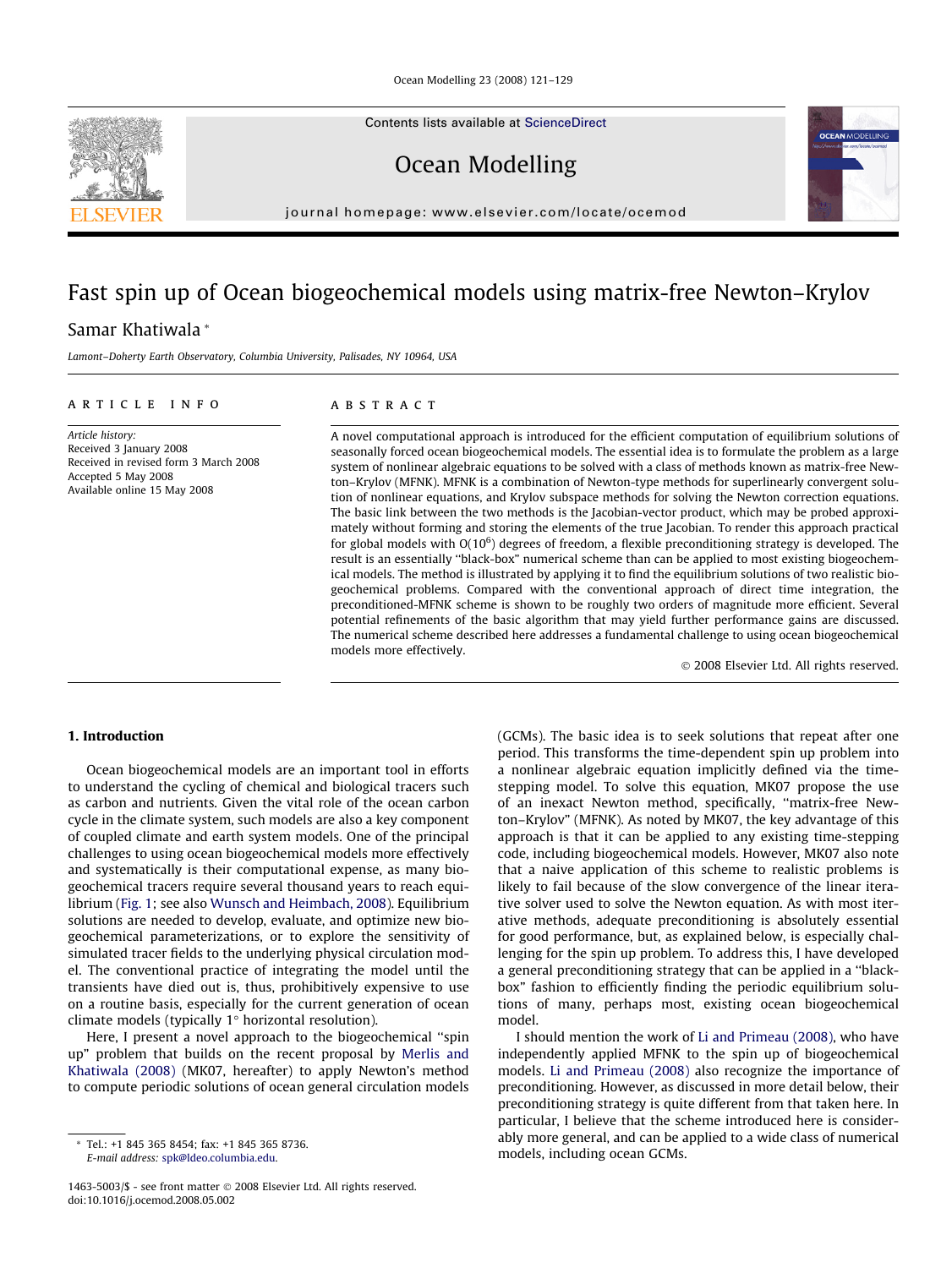<span id="page-1-0"></span>

Fig. 1. Figure illustrating the long time scales required for tracers to reach equilibrium in the ocean. Shown is the time required to reach 90% of equilibrium at a depth of 1975 m for a passive tracer with a step boundary condition at the surface. The equilibrium solution is "1" everywhere. The simulation was performed with a 1°, dataassimilated configuration of the MIT GCM using the transport matrix method ([Khatiwala et al., 2005\)](#page-7-0).

In the next section, I describe the essential idea of matrix-free Newton–Krylov, followed by a description of the preconditioner. Finally, I illustrate the new scheme by applying it to two typical biogeochemical problems, and present numerical results demonstrating the superior performance of this method compared with direct time integration.

#### 2. Matrix-free Newton–Krylov

To compute the equilibrium solutions of ocean GCMs, the so called dynamical spin up problem, MK07 proposed to apply a scheme known as matrix-free Newton–Krylov. The general idea is to find an initial condition such that the solution at the end of the period exactly matches the initial condition. I present a brief outline of MFNK, modified appropriately for the present biogeochemical context.

Let  $\mathbf{u}(t)$  represents the state of the biogeochemical model, i.e., a vector of all the prognostic tracer concentrations, at time t. Given  $\mathbf{u}(0)$ , the model solves an initial value problem to predict the state of the system at any future time  $t \ge 0$ . In "state-space" notation, this may be written as

$$
\mathbf{u}(t) = \mathbf{\Phi}(\mathbf{u}(0), t),\tag{1}
$$

where  $\Phi$  is the state-transition function of the system of differential equations governing the model. For a typical biogeochemical model, the dimension of the state-space, N, is  $O(10^6)$ . The steady-state problem can now be formulated as follows. We seek a state u that repeats after time T, where T is the (known) period, i.e.,  $\mathbf{u}(T) = \mathbf{u}(0)$ . This may be written as

$$
\mathbf{F}(\mathbf{u}) = \mathbf{\Phi}(\mathbf{u}, T) - \mathbf{u} = \mathbf{0},\tag{2}
$$

thus transforming the problem into a nonlinear algebraic system. Note that since the periodically forced system is nonautonomous, fixing the definition of  $t = 0$  (e.g., January 1) renders the solution unique. In the following, we drop the second (time) argument in  $\Phi(\mathbf{u},t)$ . Unless stated otherwise,  $t = T$  is implied, i.e.,  $\Phi(\mathbf{u})$  is the solution of the model after 1 period starting with an initial condition of u. As MK07 point out, the above idea is not new. In fact, it is quite well known in the solution of ordinary differential equations (ODEs) [\(Deuflhard, 2004\)](#page-7-0), in particular, those arising from nonlinear analog circuits (e.g., [Aprille and Trick, 1972; Skelboe,](#page-7-0) [1980; Telichevesky et al., 1995\)](#page-7-0). However, the systems being considered in these works have generally been quite small (several hundred degrees of freedom, at most).

To solve the nonlinear system  $F(u) = 0$ , MK07 proposed to apply a class of methods known as matrix-free Newton–Krylov (MFNK) or Jacobian-free Newton–Krylov (JFNK). The MFNK method is an iterative method consisting of two primary components: an outer loop over the Newton correction and an inner loop building up the Krylov subspace out of which each Newton correction is drawn. The origins of this method can be traced back to publications motivated by the solution of ODEs [\(Gear and Saad, 1983;](#page-7-0) [Brown and Hindmarsh, 1986\)](#page-7-0) and PDEs ([Brown and Saad, 1990;](#page-7-0) [Chan and Jackson, 1984\)](#page-7-0). (See [Knoll and Keyes \(2004\)](#page-7-0) for a recent review.) The primary motivation in all cases appears to be the ability to perform a Newton iteration without forming the Jacobian.

To understand MFNK, recall, that the basic idea behind Newton's method is to construct a local linear model of the function F and then iterate [\(Kelley, 1995; Dennis and Schnabel, 1996\)](#page-7-0). Algorithmically, given an initial guess,  $\mathbf{u}_0$ , repeat for  $k = 0, 1, \ldots$  until convergence:

$$
(1) Solve J(uk)\deltauk = -F(uk)
$$
\n(3)

$$
(2) \quad \mathbf{u}_{k+1} = \mathbf{u}_k + \delta \mathbf{u}_k. \tag{4}
$$

where **J** is the Jacobian matrix,  $\partial \mathbf{F}/\partial \mathbf{u}$ . The iteration is terminated when the norm of the nonlinear residual, F, falls below a specified value. A principal attraction of this method is that it is locally  $q$ -quadratically convergent, that is, the error in the solution is roughly squared with each iteration [\(Kelley, 1995](#page-7-0)). Newton's method can also be ''globalized" by combining it with various line-search and trust region techniques, as is done in most modern implementations.

While conceptually simple, Newton's method can become prohibitively expensive for large problems. This is because much of the computational effort is in solving the linear system Eq. (3). In the periodic spin up problem, the Jacobian matrix is both large  $(N \times N)$  and dense (since the influence of the initial condition is spread throughout the domain in 1 period). Thus, explicit storage and factorization of J, as would be required for a direct solution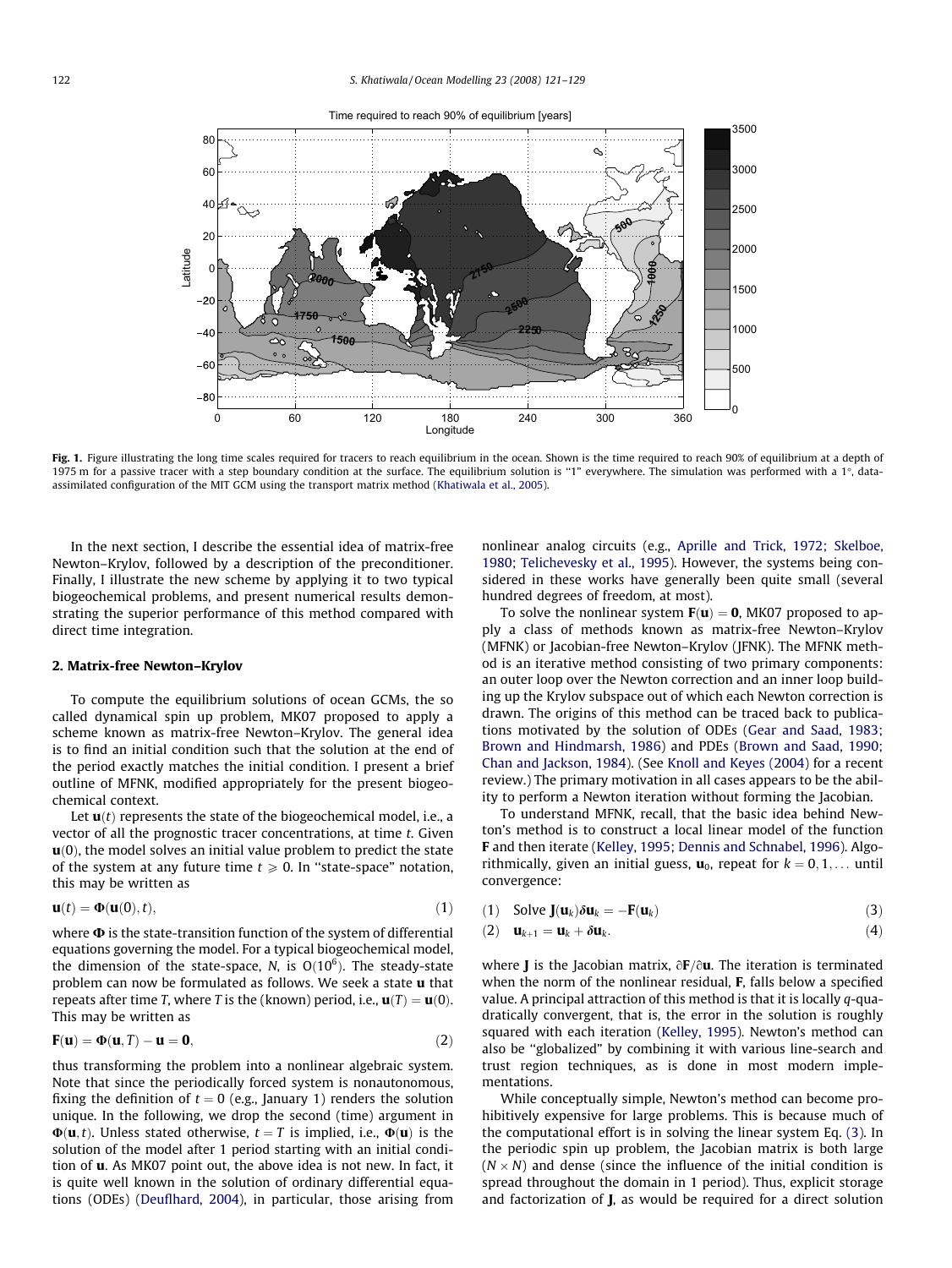<span id="page-2-0"></span>method is quite impractical. It is then natural to consider iterative methods in which the linear system is solved only approximately. Specifically, Eq. [\(3\)](#page-1-0) for the Newton step is replaced by the inexact Newton condition

$$
\|\mathbf{J}(\mathbf{u}_k)\delta\mathbf{u}_k + \mathbf{F}(\mathbf{u}_k)\| \leq \eta_k \|\mathbf{F}(\mathbf{u}_k)\|.
$$
 (5)

Such a scheme is known as an ''inexact Newton method" ([Dembo](#page-7-0) [et al., 1982](#page-7-0)) or (in the optimization literature) as a ''truncated New-ton method" ([Dembo and Steihaug, 1983](#page-7-0)). The parameter  $\eta_k$  is known as the forcing term and is a measure of the trade-off between the effort required to solve the linear system to a tight tolerance and the number of nonlinear iterations. In practice,  $\eta$  is varied as the Newton iteration progresses ([Eisenstat and Walker, 1996\)](#page-7-0).

Among the most popular and successful iterative methods for solving large sparse linear systems are methods based on Krylov subspace projection [\(Barrett et al., 1994; Saad, 2003\)](#page-7-0). Krylov methods such as GMRES have the property that the coefficient matrix is only accessed via matrix–vector products. This is the key to their use with Newton's method, since the required Jacobian-vector product,  $J\delta u$ , can be accurately approximated by a difference quotient of the form ([Chan and Jackson, 1984; Brown and Saad, 1990\)](#page-7-0)

$$
\mathbf{J}(\mathbf{u})\delta\mathbf{u} \approx \frac{\mathbf{F}(\mathbf{u} + \sigma\delta\mathbf{u}) - \mathbf{F}(\mathbf{u})}{\sigma}.
$$
 (6)

The differencing parameter  $\sigma$  is typically chosen dynamically ([Brown, 1987; Brown and Saad, 1990](#page-7-0)). Since Eq. (6) only requires function evaluations, explicit computation and storage of the Jacobian matrix can be avoided. Note that, in the present context, each "function evaluation" (Eq.  $(2)$ ) requires a forward integration of the biogeochemical model with a given initial condition for time T. The overall nonlinear solver is termed matrix-free Newton–Krylov or Jacobian-free Newton–Krylov. (Methods in which the coefficient matrix is not formed or stored explicitly, are known as ''matrixfree".)

#### 3. Preconditioning of the Krylov solver

While, in principle, use of MFNK requires nothing more than the ability to compute the residual F, a naive application of this method is likely to fail. The reason for this is the slow rate of convergence of the Krylov method used to solve the linear Newton equation. The convergence of iterative schemes depends critically on adequate preconditioning of the iteration matrix (e.g., [Saad,](#page-8-0) [2003](#page-8-0)). Preconditioning leads to efficient clustering of the eigenvalues of the iteration matrix, so as to reduce the number of iterations of the Krylov solver. Preconditioning the iteration matrix J means multiplying J from the right, left, or both sides by a preconditioner M. The basic idea is that systems with the coefficient matrix **MI** or **IM** may be easier to solve than those with **I**. For the spin up problem, each iteration requires a function evaluation, i.e., integrating the model for one period, something we wish to minimize. Thus, for MFNK to be practical, an appropriate preconditioner for the linear Krylov solver is absolutely essential.

Traditionally, Newton–Krylov has been applied to solving nonlinear equations arising from the discretization of PDEs. In such problems, the Jacobian is generally very sparse, and so called ''physics-based" preconditioners can be brought to bear on the problem (e.g., [Mousseau et al., 2000; Reisner et al., 2003; Knoll](#page-8-0) [and Keyes, 2004; Bernsen et al., 2008](#page-8-0)). This approach exploits the nature of the PDE operator to explicitly compute an approximation to the Jacobian that can be stored and factored for easy application. However, the periodically forced spin up problem leads to a dense Jacobian that simply cannot be computed or stored explicitly, making this approach unfeasible for the problem we wish to address. Furthermore, it is desirable to have an approach that can be applied to any biogeochemical problem, and not one tied to a specific model. Here, I describe a flexible preconditioning strategy that addresses this problem.

Before describing the preconditioner, it is useful to examine the eigenvalue spectrum of the Jacobian in the spin up problem. As an illustrative example, I have computed the spectrum for a simple carbon system model based on the OCMIP-2 protocol [\(Orr et al., 1999\)](#page-8-0) (described more fully later). The ocean model is a  $2.8^\circ$  global configuration of the MIT model with 15 vertical levels, and forced with monthly mean climatological fluxes of momentum, heat, and freshwater. In addition, surface temperature and salinity are weakly restored to the Levitus climatology ([Levitus et al., 1998\)](#page-8-0). To compute the full dense Jacobian for this problem would require as many function evaluations (years of integration) as the number of grid points, which at this resolution is roughly 53,000. The resulting Jacobian would occupy  $\approx$  22 GB of memory. Since this is clearly not feasible, I used the ''transport matrix method" of [Khatiwala et al. \(2005\)](#page-7-0) to perform simulations at a much lower horizontal resolution  $(16<sup>°</sup>)$ (see Section [3.2\)](#page-4-0). This method allows one to generate a coarse grained circulation field at any desired resolution. Using finite-differences, I have computed the Jacobian of F for this coarser problem which has a much more tractable dimension of  $\approx$ 2000.

Fig. 2 shows the spectrum of this Jacobian. As is evident, there is a large cluster of eigenvalues near zero. These are responsible for the slow convergence of the Krylov method. The goal of preconditioning is to move the eigenvalues toward the unit circle, thus accelerating convergence.



Fig. 2. Left: Eigenvalue spectrum of the Jacobian matrix of the residual function for the coarse-resolution OCMIP-2 abiotic carbon model. Right: Spectrum of the Jacobian preconditioned using the implicit preconditioner discussed in the text.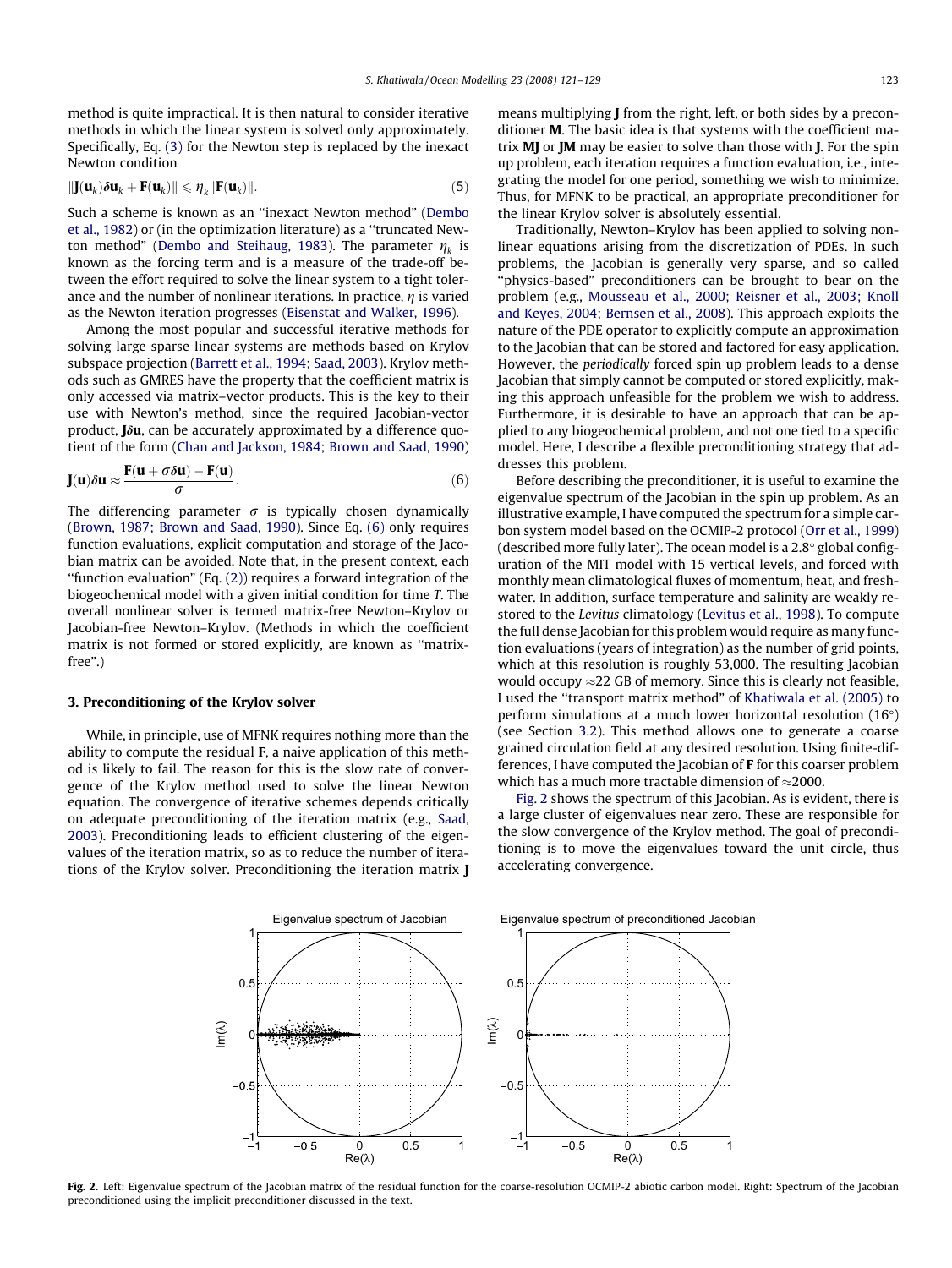<span id="page-3-0"></span>I should also mention the related work by [Li and Primeau](#page-8-0) [\(2008\)](#page-8-0) (LP08, hereafter) on applying MFNK to biogeochemical models. There are a number of differences between the present paper and their study, the principal one being the preconditioner. As described below, the approach taken here is quite general. It makes no assumptions about the underlying model, which could be a biogeochemical model, a GCM, or any other dynamical system. It is also essentially a black-box scheme that can be applied to existing codes. In contrast, LP08 develop a ''physics-based" preconditioner that is constructed ''by hand", and is directly based on, and tied to, a particular biogeochemical model. A second difference is that the model they apply their scheme to is a relatively simple one with two tracers, inorganic and dissolved organic phosphate (PO<sub>4</sub> and DOP, respectively). The only nonlinearity in the problem comes from a function that switches off surface biological production when  $PO_4$  falls below a prescribed value. In contrast, I have evaluated the present approach on two different models (see Section [4\)](#page-4-0), both of which include nonlinear terms such as equilibrium carbonate chemistry, and one of which has several interacting tracers. For their biogeochemical model, LP08 obtain a speed-up of over two orders of magnitude over direct time integration. However, it is important to note that for this particular problem, MFNK converged 10 times faster than direct integration even without a preconditioner. Thus, their preconditioner yields an effective speed-up factor of ''only" 10. In contrast, neither of the two biogeochemical models I evaluated converge at all without preconditioning. In light of the large cluster of eigenvalues near zero seen in [Fig. 2,](#page-2-0) this is not surprising, and would suggest that the results obtained by LP08 may not be representative of more complex biogeochemical models. Lastly, LP08 simply ''write down" their preconditioning operator without providing any details of how it was obtained. Nor do they provide any justification for why their method should work, or how well. Thus, it is not clear how their scheme can be generalized to other biogeochemical models.

### 3.1. An implicit preconditioner

An ideal preconditioner for a linear system should be a close approximation to the coefficient matrix, but one that is much easier to ''invert". The fact that the Jacobian is dense, severely limits our choice to matrix-free methods in which the preconditioner is applied implicitly, i.e., by solving a linear system. That is the strategy taken here. Specifically, consider writing the model as:

$$
\frac{\mathrm{d}\mathbf{u}}{\mathrm{d}t} = \mathbf{f}(\mathbf{u}, t). \tag{7}
$$

This equation can be envisaged as arising from a ''method-of-lines" discretization of the underlying PDEs in which the spatial operator is first discretized, resulting in a system of ODEs. This approach is common to many ocean models. The function f represents advective–diffusive transport of the tracer by the ocean circulation, as well as biogeochemical sources and sinks. Consider time-stepping this equation implicitly with Euler backward differencing, with a time step  $\Delta t = T$ . Updating from  $t = 0$  to  $t = T$  we have,

$$
\mathbf{u}(T) - \mathbf{u}(0) = \Delta t \mathbf{f}(\mathbf{u}(T)).
$$
\n(8)

But note that, by definition, the LHS of this equation is simply an approximation of  $\mathbf{F}(\mathbf{u}(0))$  (Eq. [\(2\)](#page-1-0)). Differentiating w.r.t.  $\mathbf{u}(0)$  we have,

$$
\mathbf{F}'(\mathbf{u}(0)) \approx \hat{\mathbf{j}} \equiv \Delta t \mathbf{f}'(\mathbf{u}(T)) \frac{\partial \mathbf{u}(T)}{\partial \mathbf{u}(0)}.
$$
 (9)

(A prime denotes the derivative of a function w.r.t. the argument.) From Eq. (8) we also have:

$$
\frac{\partial \mathbf{u}(T)}{\partial \mathbf{u}(0)} = [\mathbf{I} - \Delta t \mathbf{f}'(\mathbf{u}(T))]^{-1}.
$$

Substituting the above equation into Eq. (9), approximating 
$$
\mathbf{u}(T)
$$
 by  $\Phi(\mathbf{u}, T)$ , and taking the inverse we finally have:

$$
\mathbf{F}'(\mathbf{u})^{-1} \approx \hat{\mathbf{J}}^{-1} = \mathbf{P}\mathbf{Q}^{-1},\tag{10}
$$

where,

$$
\mathbf{P} = [\mathbf{I} - \Delta t \mathbf{f}'(\mathbf{\Phi}(\mathbf{u}, T))] \text{ and } \mathbf{Q} = [\Delta t \mathbf{f}'(\mathbf{\Phi}(\mathbf{u}, T))]. \tag{11}
$$

Eq. (10) is an expression for the approximate inverse of the Jacobian of **F**. To apply it as a preconditioner, i.e., to compute  $w = \hat{J}^{-1}v$  for a given v, requires the following steps:

- (1) Solve  ${\bf Qz} = {\bf v}$  (equivalent to  ${\bf z} = {\bf Q}^{-1} {\bf v}$ )
- (2) Compute  $w = Pz$

I emphasize the following aspects of the above procedure:

- To assemble **P** and **Q**, the full, sparse matrix  $f'$  is needed. This can be done very efficiently by using the sparsity pattern of f (known from the stencil of the spatial discretization of the model) to partition f' into "structurally orthogonal" columns identified using graph coloring methods ([Curtis et al., 1974;](#page-7-0) [Coleman and Moré, 1983; Gebremedhin et al., 2005](#page-7-0)). These columns may then be computed simultaneously, rather than one at a time, either via finite-differences or differentiation of the model code using automatic differentiation software (AD) [\(Bisc](#page-7-0)[hof et al., 1997; Giering and Kaminski, 1998\)](#page-7-0). Thus, if f' has n groups of structurally orthogonal columns, where  $n \ll N$ , then, using finite-differences,  $f'$  can be computed with  $n + 1$  evaluations of f. As a practical matter, n is independent of horizontal resolution (e.g., [Khatiwala et al., 2005](#page-7-0)), but proportional to the number of vertical levels and the number of tracers (see below).
- Since **Q** is sparse and explicitly available, linear systems involving this matrix can be solved very efficiently. Specifically, we can either use a sparse direct solver such as SuperLU ([Demmel et al.,](#page-7-0) [1999; Li and Demmel, 2003\)](#page-7-0) or MUMPS ([Amestoy et al., 2000\)](#page-7-0), or a Krylov solver such as GMRES preconditioned by an incomplete LU factorization of Q. Both approaches scale well to large problems, and much of the overhead of setting up the solvers can be amortized. Efficiency can be further improved by reordering the state vector  $\mathbf u$  so as to aggregate the different variables together. This has the effect of reducing the bandwidth of Q and minimizing the fill-in of its sparse factors.
- The matrix  $f'$  (and  $P$  and  $Q$ ) only needs to be computed once per Newton iteration. Numerical experiments suggests that the number of Newton iterations in a typical spin up calculation to be  $\approx$ 10–20.
- The spatial discretization used in Eq. (7) to compute the preconditioner need not be the same as that used in the "true" model whose equilibrium solutions we are computing. For example, the ocean model used to transport tracers might use a 3d order flux-limited advection scheme for tracers, while for the preconditioner we might use a 2d order centered scheme, which has a narrower stencil. Other simplifications are possible, but will likely slightly degrade the performance of the preconditioner.
- For models lacking an explicit method-of-lines discretization, **f** can be computed using finite-differences (essentially taking an infinitesimal time step of the model).
- Since the method works by "probing" the function **f**, it is relatively straightforward to apply this scheme to an existing model code.
- The implicit preconditioner can be used for both periodic and time-independent spin up problems.

To summarize, the cost of computing the implicit preconditioner is no more, and generally much smaller, than the cost of performing function evaluations (integrating the model for 1 year).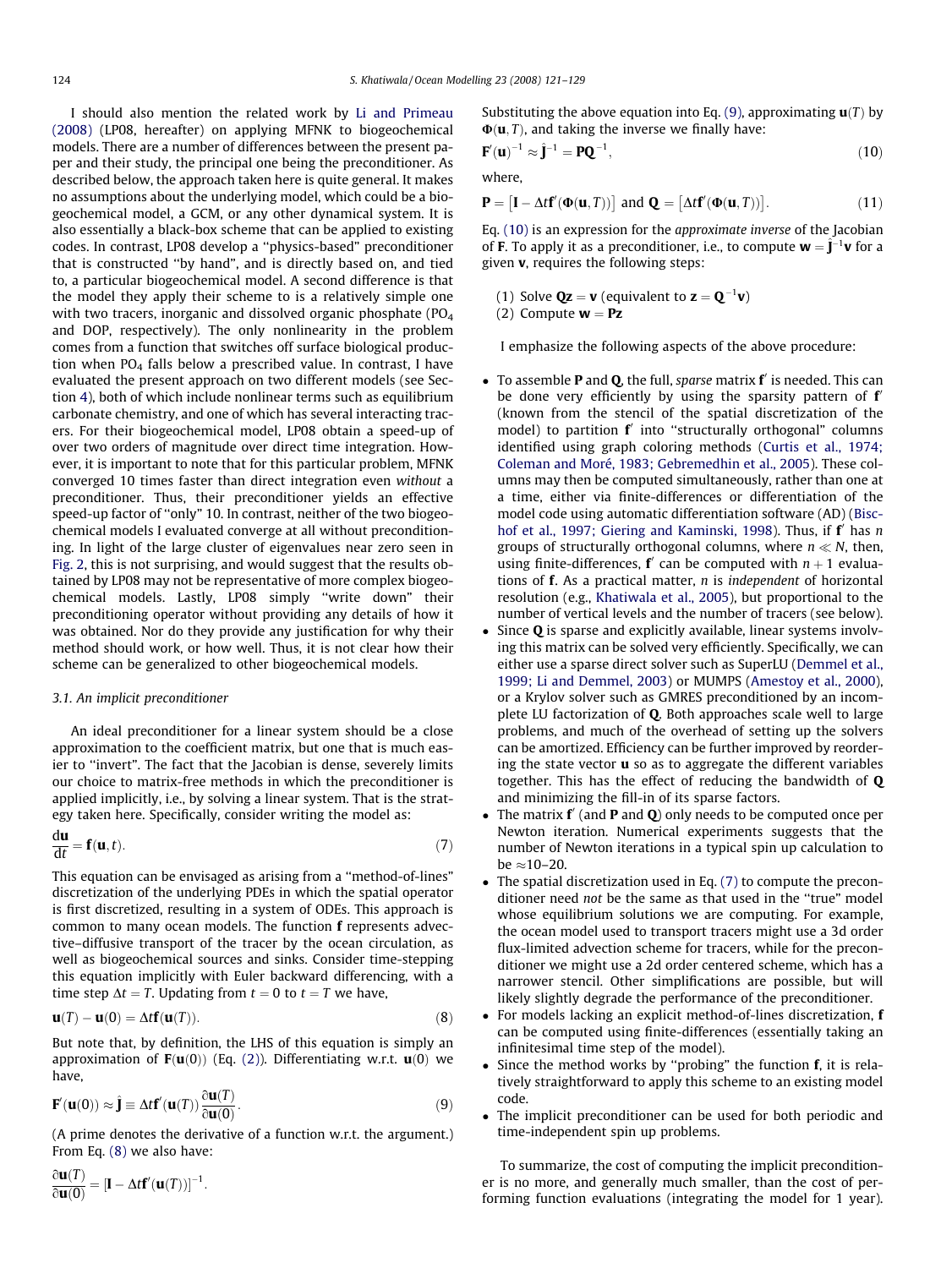<span id="page-4-0"></span>The cost of applying the preconditioner is negligible, especially if using a sparse direct solver.

To illustrate the impact of this preconditioner on the spectrum of the Jacobian, the right panel in [Fig. 2](#page-2-0) shows the spectrum of the preconditioned Jacobian of the coarse resolution biogeochemical model described above. As is evident, the preconditioner significantly improves the spectrum of the iteration matrix by moving the small eigenvalues toward the unit circle.

## 3.2. Efficient computation of  $f'$

While the matrix  $f'$  can be constructed by directly probing the coupled circulation-biogeochemistry model, its computation can be considerably simplified by exploiting the transport matrix method (TMM). The TMM is a scheme for efficient ''offline" simulation of passive tracers in ocean models. The essential idea of the TMM is that the discrete tracer transport operator of an ocean general circulation model can be written as a sparse matrix, which may be accurately and efficiently constructed by ''probing" the GCM with a passive tracer. In the transport matrix formulation, f can be expressed as

$$
\mathbf{f}(\mathbf{u},t) = \text{diag}(\mathbf{A}(t))\mathbf{u} + \mathbf{q}(\mathbf{u},t). \tag{12}
$$

Here, **A** is the transport matrix ("TM") which results from discretization of the advection–diffusion operator and includes the effects of advection, diffusion, and various (parameterized) sub-grid scale processes. (diag $(A)$  is a block diagonal matrix with  $A$  on the diagonal. The number of blocks is equal to the number of tracers.) **q** represents biogeochemical sources and sinks. In the following, we simplify the above equation by replacing  $A(t)$  with an annual mean TM. Using the fact that A is extremely sparse, [Khatiwala et al. \(2005\)](#page-7-0) have developed an empirical procedure that allows us to efficiently construct A by ''probing" the GCM with a passive tracer. The algorithm can be applied to most ocean GCMs, requiring little or no modification to the underlying GCM code. It has been implemented in the MIT GCM and MOM4.

Using Eq.  $(12)$ ,  $f'$  can be written as:

$$
\mathbf{f}'(\mathbf{u}) = \text{diag}(\mathbf{A}) + \mathbf{q}'(\mathbf{u}),\tag{13}
$$

where  $\mathbf{q}' = \partial \mathbf{q}/\partial \mathbf{u}$ . In this equation, the term involving **A** is sparse because of the inherent locality of the advection–diffusion operator. The term involving the Jacobian of the biogeochemical source/sink term is also sparse. The reason for this is that in most biogeochemical models, the source/sink term at a grid point depends only on tracer concentrations in the same vertical column. Consequently,  $q'$  has a known sparse block structure, with different blocks corresponding to different tracers. Furthermore, each block itself has a sparse block structure, with the sub-blocks corresponding to different vertical profiles. This sparsity pattern is schematically illustrated in Fig. 3. Using graph coloring methods,  $q'$  can be computed in at most (number of vertical grid points)  $\times$  (number of tracers) evaluations of  $q$ . Thus, with the TMM,  $f'$ , and the matrices P and Q required for preconditioning, can be computed at negligible expense.

Thus, once we have computed the TM of an ocean model (online or offline), it can be used (as a preconditioner) for the spin-up of any biogeochemical model coupled to that particular ocean model. If the TM is not already available, then it is advantageous to first compute it using the procedure developed by [Khatiwala et al.](#page-7-0) [\(2005\)](#page-7-0). The cost is roughly  $m \times$  (number of vertical grid points)  $\times$  (number of tracers) evaluations of **f**, with a single passive tracer and  $\mathbf{q} = 0$  (no source/sink term). The proportionality constant  $m$  depends only on the geometry (coastline) and the stencil of the spatial discretization of the advection–diffusion operator (which need not be the same as that of the ''true" model). Crucially, it is independent of the horizontal resolution. For a global domain and 2d order centered advection scheme,  $m \approx 15$ .

#### 3.3. Singularity of the Jacobian matrix

Newton's method breaks down if the Jacobian is singular. As mentioned above, this situation, which is due to tracer conservation, is in fact quite common in biogeochemical problems. To alleviate this problem, [Li and Primeau \(2008\)](#page-8-0) suggest adding a very weak relaxation term to the biogeochemical source/sink term. This approach removes the singularity without appreciably changing the final equilibrium solution.

#### 4. Numerical results

To illustrate the preconditioned-MFNK (PMFNK) method, I have applied it to two representative biogeochemical problems. In both cases, I computed periodic equilibrium solutions starting with a uniform initial condition using PMFNK and, for comparison, direct time integration (DI) of the biogeochemical model. To compare the computational efficiency of the two methods, I recorded the number of function evaluations, for PMFNK, and years of integration, for DI, to reach a given residual. The residual is defined as the vector 2 norm of F and is a measure of model drift. Recall that each ''function evaluation" in MFNK requires integrating the model for one period. Here, I have used two different configurations of the offline version of the MIT GCM to perform the simulations. The first is the 2.8 $\degree$  model described above. The second is a 1 $\degree$  resolution, global configuration with 23 vertical levels. The GCM is forced by a monthly climatology of heat, freshwater, and momentum fluxes derived from the ECCO-GODAE data assimilation project ([Wunsch](#page-8-0)



Fig. 3. Sparsity structure of f' for a biogeochemical model with 3 tracers. Each sub-block in  $\partial q/\partial u$  corresponds to a vertical profile.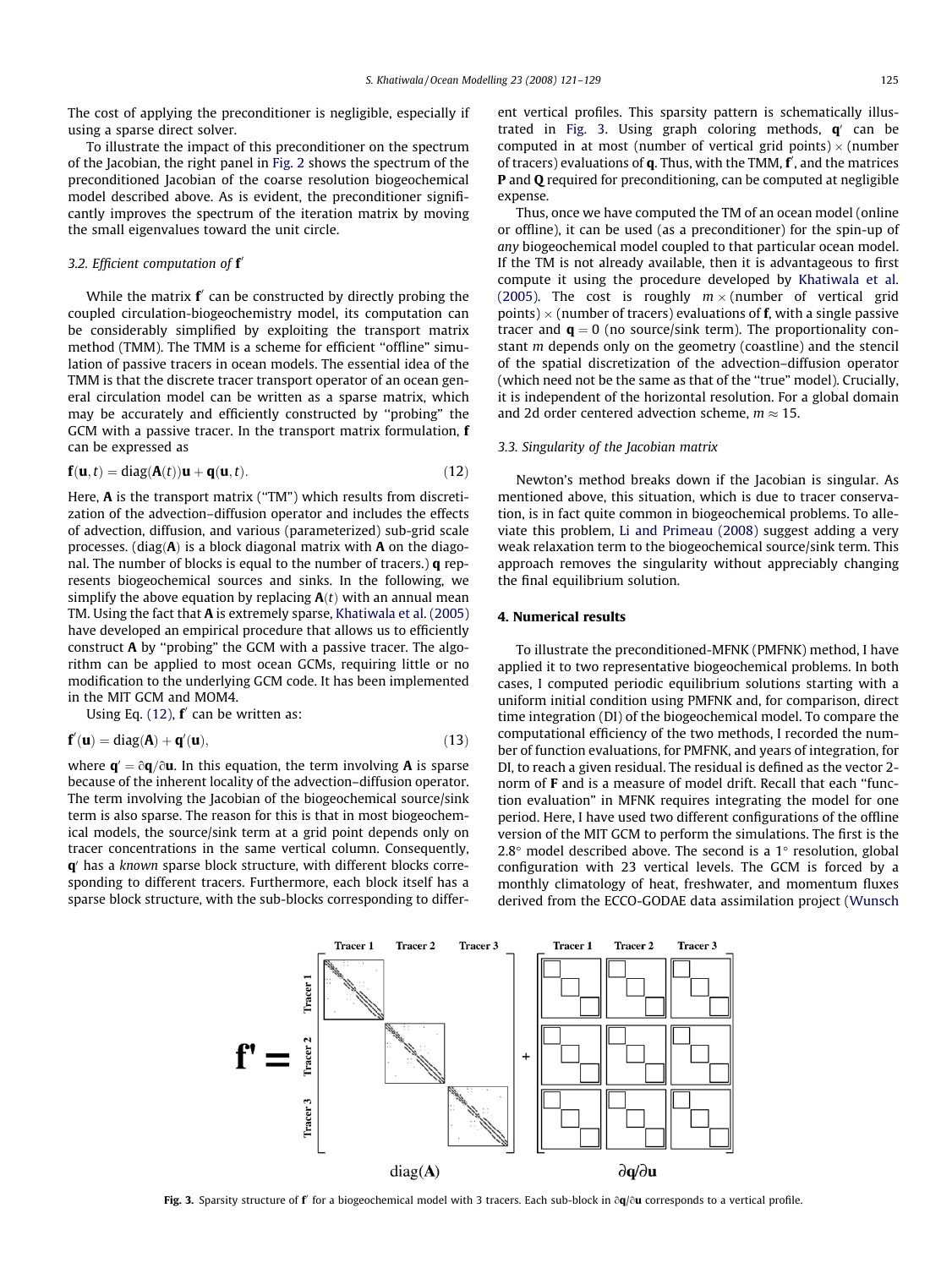<span id="page-5-0"></span>[and Heimbach, 2007\)](#page-8-0). A time step of 1/2 day was used to perform tracer simulations. Transport matrices were already available for both configurations, and were used in constructing the preconditioner (Section [3.2\)](#page-4-0).

A number of freely available implementations of inexact Newton methods exist. To obtain the results shown here, I used the KINSOL component of SUNDIALS (''SUite of Nonlinear and DIfferential/ALgebraic equation Solvers"), a freely available, numerical software library from Lawrence Livermore National Laboratory ([Hindmarsh et al., 2005\)](#page-7-0). The advantage of using KINSOL, as opposed to some other implementations, is that it incorporates preconditioning and scaling of the variables in a self consistent manner. Scaling is of particular importance in solving systems of nonlinear equations, especially when the independent variables have widely disparate scales ([Dennis and Schnabel, 1996](#page-7-0)), as is often the case in biogeochemical models with multiple tracers. Scaling is also important when evaluating the Jacobian-vector product using finite-differences (Eq. [\(6\)\)](#page-2-0). One remedy is to rescale the independent variables, typically by multiplying u by a diagonal scaling matrix. The basic idea is to ensure that each component of u has roughly the same magnitude. While the nonlinear residual F can be similarly scaled, a practical difficulty is that this requires a scaling of the Newton equations. However, since we are using a matrix-free Krylov algorithm, the Jacobian matrix is not available, and hence an explicit scaling of it cannot be performed. KINSOL implements a scaled, right-preconditioned GMRES algorithm based on [Brown and Hindmarsh \(1986\)](#page-7-0) that effectively performs a scaling of the Newton equations without ever scaling the Jacobian. KINSOL also incorporates a robust line-search globalization method.

To apply KINSOL to a biogeochemical problem, we specify routines to  $(1)$  compute the residual function **F**,  $(2)$  setup the preconditioner, and (3) apply the preconditioner to a given vector. The setup routine is called at the start of each nonlinear iteration, and allows us to recompute the preconditioner. In addition, scale factors for both the independent and dependent variables can be optionally specified. As a practical matter, KINSOL can be conveniently accessed through a MATLAB interface distributed with the SUNDIALS package.

In applying KINSOL to the examples shown below, u was scaled by the initial iterate (uniform tracer distribution). The residual vector was not scaled. Additionally, to apply the preconditioner, I use a parallel sparse direct solver (MUMPS). The primary overhead incurred here is that of factoring Q at the start of each Newton iteration. Subsequent linear solves have negligible cost. Also, since the sparsity of  $Q$  does not change over the course of the calculation, the expensive permutation and symbolic factorization steps under-



Fig. 4. Residual norm  $\|F\|$  as a function of integration time for DI and PMFNK for the OCMIP-2 spin up problem. The residual was scaled by the initial iterate. Symbols mark each Newton iteration.

taken by MUMPS only need to be performed once. In the first example, I estimate the cost of factoring  $Q$  as only a few percent of the cost of a function evaluation. In the second (larger) example, this cost was roughly 50% of that of a function evaluation. In the following, the integration time for PMFNK has been adjusted to account for this overhead.

#### 4.1. OCMIP-2 abiotic carbon model

As a first example, we consider a simple model of ocean carbon based on the OCMIP-2 protocols (Abiotic model) ([Orr et al., 1999\)](#page-8-0). This model simulates a single tracer, total dissolved inorganic carbon (DIC), and has a parameterization for air-sea exchange of  $CO<sub>2</sub>$ at the surface (the so-called solubility pump). No biological effects are included. However, the model is nonlinear because of the nonlinear equilibrium carbonate chemistry equations that are solved at each time step. The dimension of this problem is  $N = 52749$ .

As seen in Fig. 4, a direct forward integration of this model, starting with uniform DIC concentration, takes several thousand years to reach equilibrium. Specifically, to reach a residual norm of  $5 \times 10^{-5}$  (the norm of the difference in solutions one year apart), takes roughly 5800 years of integration. In contrast, to reach the same residual norm, PMFNK takes 42 function evaluations, equivalent to integrating the model for 42 years. Thus, PMFNK is about



Fig. 5. Equilibrium surface DIC concentration on January 1. Left: solution computed using PMFNK. Right: difference between the PMFNK and DI equilibrium solutions.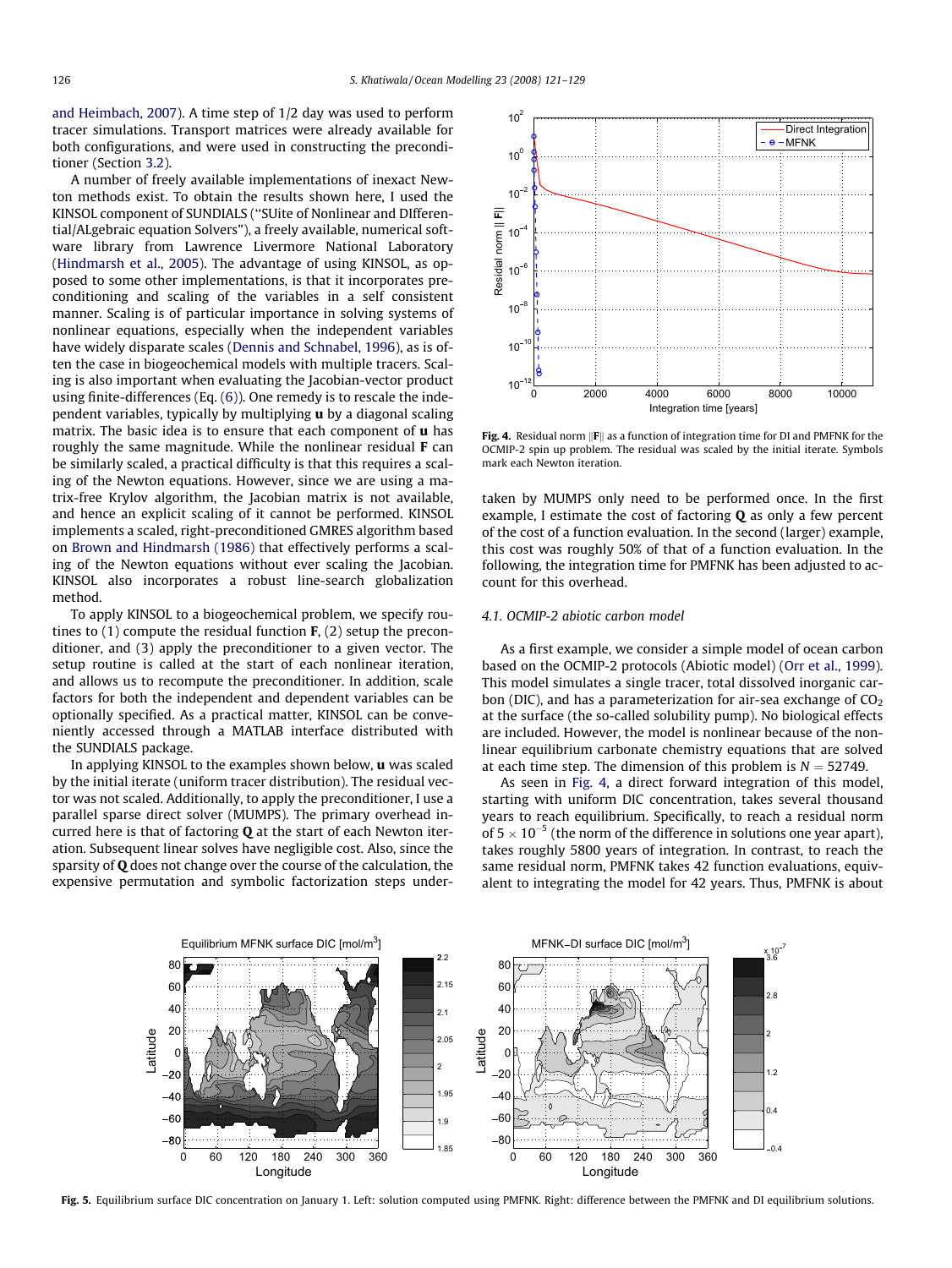

Fig. 6. Comparison of DI and PMFNK method for the coupled biogeochemical spin up problem. Shown is the residual norm as a function of integration time for DI and PMFNK. The residual was scaled by the initial iterate. Symbols mark each Newton iteration.

138 times faster than direct time integration. I should note that the final equilibrium solution obtained by PMFNK is essentially identical from the DI solution [\(Fig. 5\)](#page-5-0).

It should also be noted that PMFNK can achieve a much lower drift than DI. In this experiment, for example, even after 11,000 years of integration, the time stepping model was not able to achieve a residual norm lower than  $7\times10^{-7}$ . (This is likely due to numerical round-off that accumulates over time.) With PMFNK, a norm of  $10^{-12}$  was readily reached.

#### 4.2. Coupled biogeochemical model

As a second, more complex, example, we consider a coupled biogeochemical model of carbon, phosphorus, and iron, based on that of [Dutkiewicz et al. \(2005\)](#page-7-0). The model includes 6 prognostic tracers: inorganic and organic forms of phosphorus, carbon, oxygen, alkalinity, and iron. As documented in [Dutkiewicz et al.](#page-7-0) [\(2005\)](#page-7-0) and [Dutkiewicz et al. \(2006\)](#page-7-0), the model includes a simplified parameterization for net community production, B, which is regulated by the availability of light (photosynthetically active radiation), phosphate, and iron. Scavenging and complexation of iron is represented according to [Parekh et al. \(2005\).](#page-8-0) In addition, iron is supplied to the ocean via an aeolian dust source prescribed according to [Mahowald et al. \(2003\).](#page-8-0) The dimension of the state space is N  $\approx$  4.1  $\times$  10 $^{6}$ . This model conserves a number of quantities, giving rise to a null space. Following [Li and Primeau \(2008\),](#page-8-0) I account for this by adding a weak restoring term, with a time scale of  $10<sup>4</sup>$  years, to the tracer equations.

Fig. 6 compares the residual norm as a function of integration time (equivalent integration years for PMFNK). To reach a residual norm of 3  $\times$  10<sup>-5</sup>, the norm at the end of 6000 years of direct integration, requires the equivalent of 80 years of integration using MFNK, a speed-up factor of  $\sim$ 75. Again, the PMFNK equilibrium solution is essentially identical to that obtained with DI (not shown).

### 5. Alternative preconditioning strategies

The implicit preconditioner presented here was shown to be quite effective on two representative biogeochemical problems, even at a relatively high horizontal resolution. It is, however, not the only approach one can take to preconditioning. Here, I briefly describe a number of other potential schemes to accelerate convergence that I am currently exploring.

#### 5.1. Polynomial preconditioning

The implicit preconditioner does not resolve the seasonal cycle. To derive one that is more accurate we turn to Eq. [\(1\)](#page-1-0), which may be viewed as a fixed point iteration. If the map  $\Phi$  is stable and convergent, the eigenvalues,  $\lambda$ , of  $\Phi' \equiv \partial \mathbf{u}(T)/\partial \mathbf{u}(0)$  must lie on or within the unit circle. (The eigenvalues of  $\Phi'$  and J are shifted relatively to each other by 1.) If the  $\lambda$ 's are strictly within the unit circle, then  $J = \Phi' - I$  is invertible, and the inverse may be approximated by the truncated Neumann expansion:

$$
\mathbf{J}^{-1} = (\mathbf{\Phi}' - \mathbf{I})^{-1} \approx -\sum_{k=0}^{k=K} (\mathbf{\Phi}')^k.
$$
 (14)

(Alternative convergent expansions, using a matrix-valued z-transform, are readily found for cases when some eigenvalues lie outside the unit circle [\(Tylavsky and Sohie, 1986](#page-8-0)).) This assumes that J is nonsingular, i.e.,  $\lambda = 1$  is not an eigenvalue, and therefore Eq. (14) converges to the inverse as  $K \rightarrow \infty$ . The essential idea is to apply Eq. (14) as a preconditioner, an approach known as ''polynomial preconditioning" (e.g., [Saad, 2003](#page-8-0)).

To apply  $\bold{J}^{-1}$  to a vector via Eq. (14) requires multiple  $\boldsymbol{\Phi}'$ -vector products. To efficiently evaluate this matrix–vector product, we once again use Euler backward differencing on Eq. [\(7\),](#page-3-0) but this time break the time interval  $[0, T]$  into M segments. Updating from time step  $m$  to  $m + 1$  we have,

$$
\mathbf{u}_{m+1}-\mathbf{u}_m=\Delta t\mathbf{f}(\mathbf{u}_{m+1}).
$$

The time step  $\Delta t \equiv T/M$  need not be the same as that used by the "true" model. Indeed, for preconditioning, we can use a  $\Delta t$  much larger than the model time step. Differentiating the above equation w.r.t.  $\mathbf{u}_m$  and using the chain rule we obtain,

$$
\frac{\partial \mathbf{u}_{m+1}}{\partial \mathbf{u}_m} = [\mathbf{I} - \Delta t \mathbf{f}'(\mathbf{u}_{m+1})]^{-1}.
$$
  
Defining  $\mathbf{P}_i \equiv \mathbf{I} - \Delta t \mathbf{f}'(\mathbf{u}_i)$  and making repeated use of the chain rule  
finally gives

$$
\Phi' = \mathbf{P}_M^{-1} \mathbf{P}_{M-1}^{-1} \cdots \mathbf{P}_1^{-1}.
$$
\n(15)

In summary, to compute  $\mathbf{w} = \mathbf{J}^{-1} \mathbf{v}$ , we need to solve  $M \times K$  linear systems, with the coefficient matrices  $P_i$ . As discussed earlier, the  $P_i$  are sparse and relatively inexpensive to compute.

For a given M, how rapidly Eq.  $(14)$  converges to the inverse of **J** depends on the spectrum of  $\Phi'$ . To gain insight into this, I have compared the performance of the polynomial preconditioner with  $M = 1$  and increasing K, with the implicit one, for the OCMIP-2 abiotic problem ([Fig. 7](#page-7-0)). As expected, the accuracy of the Neumann expansion, and hence the speed-up over DI, increases with K. In particular, with  $K = 30$ , the speed up factor is 92, with  $K = 100$  it is 112, and with  $K = 150$ , it is 120. Not surprisingly, the implicit preconditioner, which corresponds to  $K = \infty$ , is the most efficient. These preliminary results are reassuring, but it remains to be seen whether the potentially increased accuracy of this scheme outweighs the extra overhead of solving the linear systems, particularly as M is increased. Future work will examine this issue.

#### 5.2. Quasi-Newton preconditioner

Another possibility is to apply a quasi-Newton method to improve the implicit preconditioner. Quasi-Newton schemes, such as Broyden's method, have conventionally been used as a linear solver as part of an inexact Newton strategy (e.g., [Dennis and](#page-7-0) [Schnabel, 1996\)](#page-7-0). However, the approach envisaged here is quite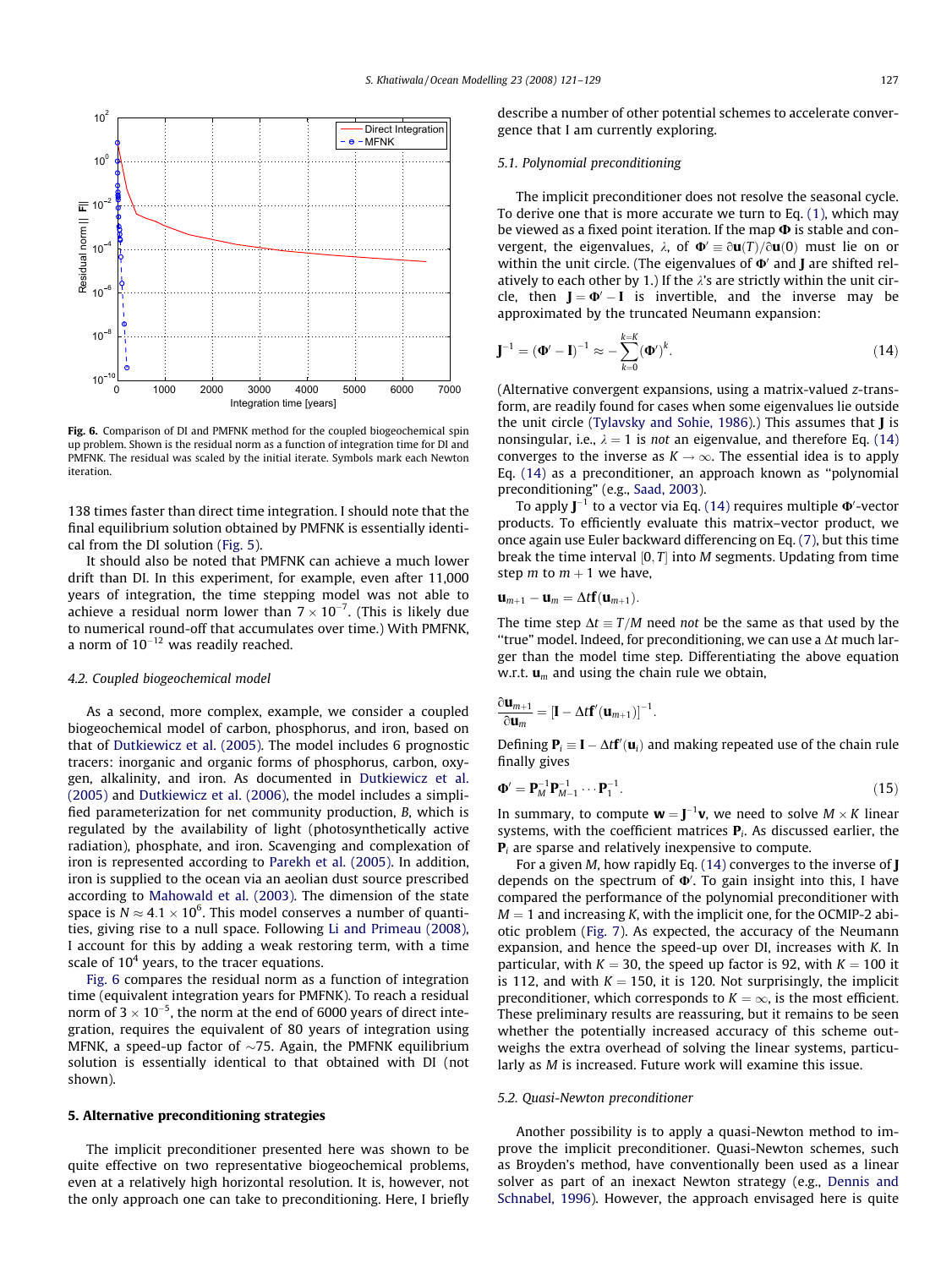<span id="page-7-0"></span>

Fig. 7. Comparison of the implicit and polynomial preconditioners for  $M = 1$ , and different values of K.

different. The idea is to start with an initial preconditioner  $\hat{\mathbf{J}}_\text{o}^{-1}$ , for example Eq. [\(10\)](#page-3-0), and improve on it at each nonlinear iteration via a quasi-Newton, low-rank update based on the history of the nonlinear iterations. The overhead of this scheme is quite small: storage of 2 vectors and one extra application of  $\hat{\mathbf{J}}_0^{-1}$  per Newton iteration.

#### 5.3. Recursive projection method

A third direction being investigated is the application of the recursive projection method (RPM) of [Shroff and Keller \(1993\)](#page-8-0) to the spin-up problem. RPM is a scheme to accelerate the convergence of (possibly unstable) fixed-point iterations such as  $\mathbf{u}^{k+1} = \mathbf{\Phi}(\mathbf{u}^k)$ , by adaptively constructing a low-dimensional invariant subspace corresponding to the large eigenvalues of  $\Phi'$ . In this subspace, a Newton iteration is performed, while the fixed-point iteration is used on its complement. RPM is particularly effective when slow convergence is due to a few slowly decaying modes. It is an entirely ''black-box" procedure, requiring only the function  $\Phi$ . However, initial experiments with using RPM on the biogeochemical problems discussed here, show only slight performance gains (roughly a factor of 4) over direct integration. Future work will therefore involve combining RPM with a preconditioner (e.g., Davidson, 1997).

## 6. Discussion and conclusions

In this paper, I have introduced a new approach to the spin up of periodically forced global ocean biogeochemical models. This approach, based on the matrix-free Newton–Krylov method, was shown to be significantly more efficient at computing periodic equilibrium solutions than the conventional brute force scheme of direct time integration. Application of MFNK to two realistic biogeochemical problems shows a speed up of roughly 2 orders of magnitude over direct integration. Much of the efficiency of this scheme is due to a novel preconditioner, which can be applied in an almost ''black-box" manner to accelerate the spin up of a wide class of numerical codes, including ocean biogeochemical and general circulation models.

The focus of this paper has been on seasonally forced models. However, the basic approach can be applied to models with any forcing period, although it is not clear if the computational gains will extend to, say, ecosystem models with fast time scales or to models with diurnal forcing. A different approach may be required to spinning up such systems. For instance, in such models the surface biology often equilibrates rapidly, while the deep ocean nutrient field responds on much longer time scales. A possible solution is an iterative scheme that alternates between (1) running the ecosystem component for a few years with a given nutrient field until it equilibrates, and (2) applying MFNK to the nutrients with a prescribed ecology from archived model output.

## Acknowledgement

I would like to thank Tim Merlis, Andreas Oschlies, and two anonymous referees for their comments and suggestions to improve the text. This work was funded by NSF grant OCE-0623366. LDEO contribution number 7164.

## References

- Amestoy, P.R., Duff, I.S., LÉxcellent, J.-Y., 2000. Multifrontal parallel distributed symmetric and unsymmetric solvers. Comput. Method. Appl. Mech. Eng. 184, 501–520.
- Aprille, T., Trick, T., 1972. A computer algorithm to determine the steady-state response of nonlinear oscillators. IEEE Trans. Circuits Syst. 19, 354–360.
- Barrett, R., Berry, M., Chan, T.F., Demmel, J., Donato, J., Dongarra, J., Eijkhout, V., Pozo, R., Romine, C., der Vorst, H.V., 1994. Templates for the Solution of Linear Systems: Building Blocks for Iterative Methods, second ed. Society for Industrial and Applied Mathematics, Philadelphia, PA.
- Bernsen, E., Dijkstra, H.A., Wubs, F.W., 2008. A method to reduce the spin-up time of ocean models. Ocean Modell. 20, 380–392.
- Bischof, C.H., Roh, L., Mauer-Oats, A.J., 1997. ADIC: an extensible automatic differentiation tool for ANSI-C. Softw. Pract. Exper. 27 (12), 1427–1456.
- Brown, P.N., 1987. A local convergence theory for combined inexact-Newton/finitedifference projection methods. SIAM J. Numer. Anal. 24, 407–434.
- Brown, P.N., Hindmarsh, A.C., 1986. Matrix-free methods for stiff systems of ODE's. SIAM J. Numer. Anal. 23, 610–638.
- Brown, P.N., Saad, Y., 1990. Hybrid Krylov methods for nonlinear systems of equations. SIAM J. Sci. Stat. Comput. 11, 450–481.
- Chan, T.F., Jackson, K.R., 1984. Nonlinearly preconditioned Krylov subspace methods for discrete Newton algorithms. SIAM J. Sci. Stat. Comput. 5, 533–542.
- Coleman, T.F., Moré, J.J., 1983. Estimation of sparse jacobian matrices and graph coloring problems. SIAM J. Numer. Anal. 20, 187–209.
- Curtis, A.R., Powell, M.J.D., Reid, J.K., 1974. On the estimation of sparse jacobian matrices. J. Inst. Math. Appl. 13, 117–119.
- Davidson, B.D., 1997. Large-scale continuation and numerical bifurcation for partial differential equations. SIAM J. Numer. Anal. 34, 2008–2027.
- Dembo, R.S., Eisenstat, S.C., Steihaug, T., 1982. Inexact Newton methods. SIAM J. Numer. Anal. 19, 400–408.
- Dembo, R.S., Steihaug, T., 1983. Truncated-Newton algorithms for large scale unconstrained optimization. Math. Prog. 26, 190–212. Demmel, J.W., Eisenstat, S.C., Gilbert, J.R., Li, X.S., Liu, J.W.H., 1999. A supernodal
- 
- approach to sparse partial pivoting. SIAM J. Matrix Anal. Appl. 20 (3), 720–755. Dennis, J.E., Schnabel, R.B., 1996. Numerical Methods for Unconstrained Optimization and Nonlinear Equations. Classics in Applied Mathematics, vol. 16. Society for Industrial and Applied Mathematics.
- Deuflhard, P., 2004. Newton Methods for Nonlinear Problems: Affine Invariance and Adaptive Algorithms. Springer Series in Computational Mathematics, vol. 35. Springer Verlag.
- Dutkiewicz, S., Follows, M., Parekh, P., 2005. Interactions of the iron and phosphorus cycles: A three-dimensional model study. Glob. Biogeochem. Cy. 19 [\(doi:10.1029/2004GB002342](http://dx.doi.org/10.1029/2004GB002342)).
- Dutkiewicz, S., Follows, M.J., Heimbach, P., Marshall, J., 2006. Controls on ocean productivity and air-sea carbon flux: An adjoint model sensitivity study. Geophys. Res. Lett. 33. [doi:10.1029/2005GL024987.](http://dx.doi.org/10.1029/2005GL024987)
- Eisenstat, S.C., Walker, H.F., 1996. Choosing the forcing terms in an inexact Newton method. SIAM J. Sci. Comput. 17 (1), 16–32.
- Gear, C.W., Saad, Y., 1983. Iterative solution of linear equations in ODE codes. SIAM J. Sci. Stat. Comput. 4, 583–601.
- Gebremedhin, A., Manne, F., Pothen, A., 2005. What color is your Jacobian? Graph coloring for computing derivatives. SIAM Rev. 47, 629–705.
- Giering, R., Kaminski, T., 1998. Recipes for adjoint code generation. ACM Trans. Math. Softw. 24, 437–474.
- Hindmarsh, A.C., Brown, P.N., Grant, K.E., Lee, S.L., Serban, R., Shumaker, D.E., Woodward, C.S., 2005. SUNDIALS: suite of nonlinear and differential/algebraic equation solvers. ACM Trans. Math. Softw. 31, 363–396.
- Kelley, C.T., 1995. Iterative Methods for Linear and Nonlinear Equations. Frontiers in applied mathematics, vol. 16. Society for Industrial and Applied Mathematics.
- Khatiwala, S., Visbeck, M., Cane, M., 2005. Accelerated simulation of passive tracers in ocean circulation models. Ocean Modell. 32, 51–69.
- Knoll, D.A., Keyes, D.E., 2004. Jacobian-free Newton–Krylov methods: a survey of approaches and applications. J. Comput. Phys. 193, 357–397.